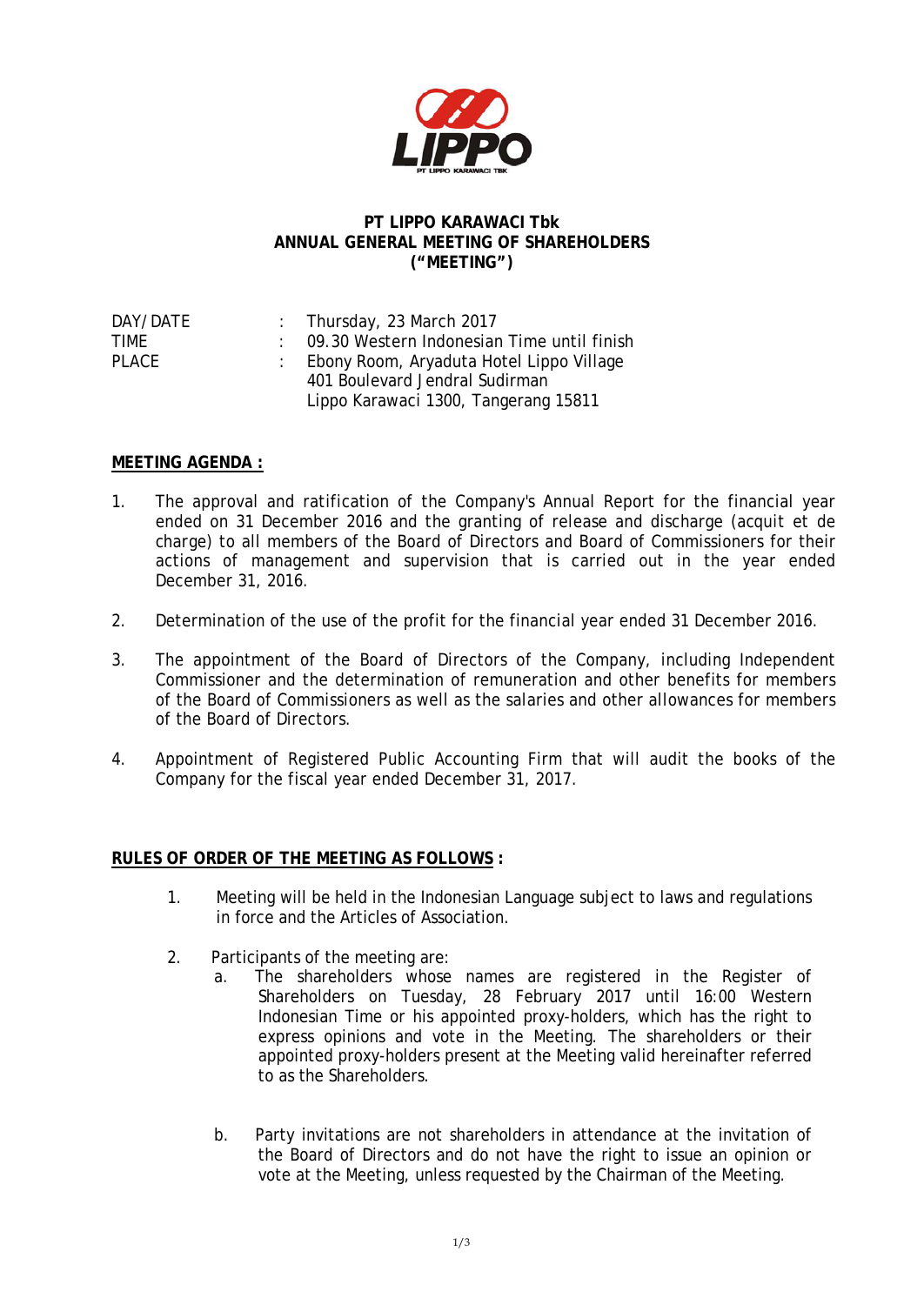- 3. The Chairman of the Meeting is entitled to ask who attended this meeting to prove his right to be present and to make a sound.
- 4. All Meeting agendas are discussed on an ongoing basis.
- 5. When finished discussing each meeting agenda, the Shareholders are given the opportunity to raise questions, opinions, proposals or suggestions related to the meeting agenda discussed.
- 6. The Chairman of the Meeting will provide an opportunity for Shareholders to raise questions and/or express their opinions before a vote is held regarding an agenda that is related with the Meeting, with the following procedure:
	- a) Shareholders who wish to submit questions and / or express his opinion to raise their hand so that the officer can give Enquiry Form. On the form must include the names, addresses, job title, company name represents the number of shares owned or represented, as well as any questions or opinions. Sheets will be taken by the official inquiry and submitted to the Chairman of the Meeting.
	- b) Then, the Chairman of the Meeting will provide answers or responses one by one to the questions posed by the relevant Shareholders Meeting agenda is concerned, the Chairman of the Meeting may request assistance from members of the Board of Directors or any other party to answer questions posed.
- 7. For each meeting agenda, meeting participants were given the opportunity to do a question and answer within 10 minutes and can be extended if deemed necessary by the Chairman of the Meeting.
- 8. Decision-making will be done after all the questions are answered is completed and/or after the question and answer period is completed.
- 9. The decision will be taken based on consultation and consensus. If no agreement is reached, the decision will be taken through voting.
- 10. The voting is done by raising hands with the following procedure:
	- a. Each share entitles its holder to issue 1 (one) vote. If a Shareholder has more than 1 (one) share, then he is only required to provide a sound one (1) time and a voice that represents all the shares owned or represented.
	- b. For the whole agenda, legitimate decision is taken by polling the affirmative vote of more than 1/2 (one half) of the total valid votes cast at the Meeting.

The voting will be done as follows:

- (1) those who voted against were asked to raise their hands;
- (2) those that voted for abstention (blank votes) asked to raise their hands; and
- (3) those who do not raise their hands are considered to agree with the proposal submitted.
- c. Abstention is considered a sound similar to the sound that is issued by the majority of Shareholders.
- d. Invalid votes are considered non-existent and not counted in determining the number of votes cast at the Meeting.
- e. Proxy-holders appointed by the shareholders who are authorized to vote